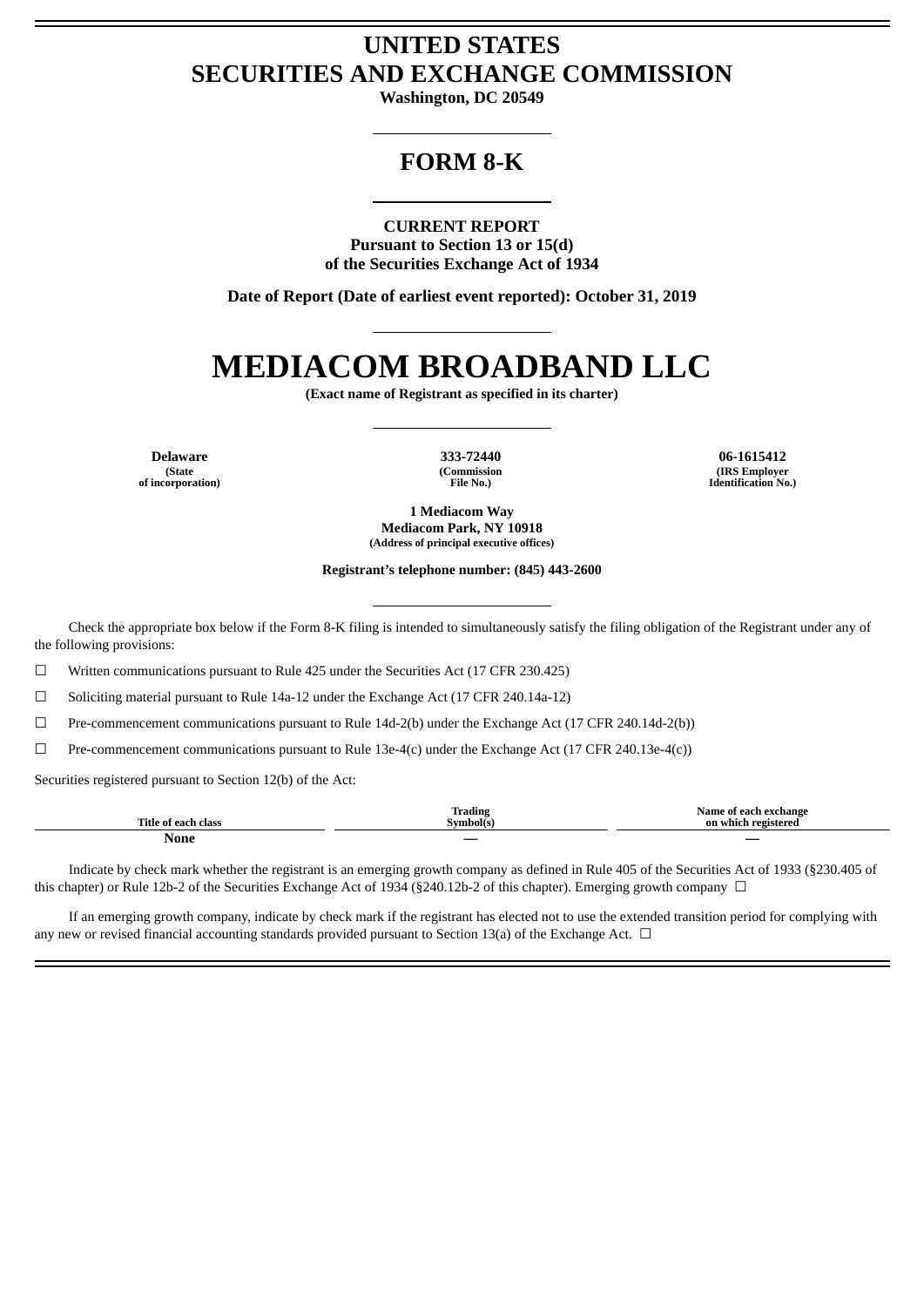#### **Item 2.02. Results of Operations and Financial Condition.**

On October 31, 2019, Mediacom Broadband LLC issued a press release announcing its financial results for the three months ended September 30, 2019. A copy of the press release is being furnished as Exhibit 99.1 to this report and is incorporated herein by reference.

The press release contains disclosure of operating income before depreciation and amortization ("OIBDA"), Adjusted OIBDA, free cash flow, and cash interest expense, which are not financial measures calculated in accordance with generally accepted accounting principles ("GAAP") in the United States. Reconciliations of OIBDA, Adjusted OIBDA, free cash flow and cash interest expense to the most directly comparable financial measures calculated and presented in accordance with GAAP are presented on Table 2 of the press release. Disclosure regarding management's reasons for presenting these non-GAAP measures is set forth on Table 4 of the press release.

# **Item 9.01. Financial Statements and Exhibits.**

(d) Exhibits:

| <b>Exhibit No.</b> | <b>Description</b>                                                 |
|--------------------|--------------------------------------------------------------------|
| 99.1               | Press release issued by Mediacom Broadband LLC on October 31, 2019 |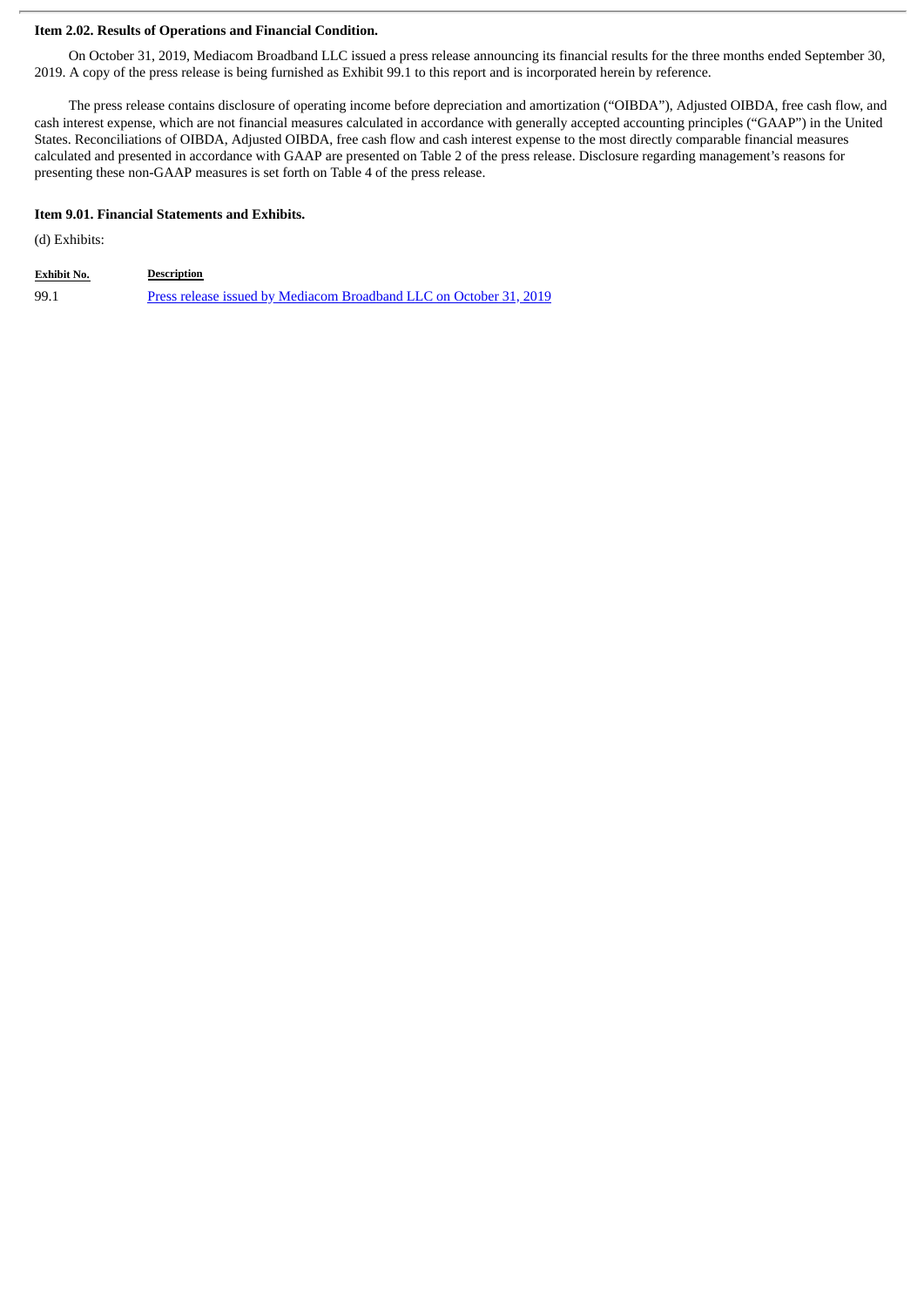### **SIGNATURES**

Pursuant to the requirements of the Securities Exchange Act of 1934, the Registrant has duly caused this report to be signed on its behalf by the undersigned hereunto duly authorized.

Dated: October 31, 2019

# **Mediacom Broadband LLC**

By: /s/ Mark E. Stephan

Mark E. Stephan Executive Vice President and Chief Financial Officer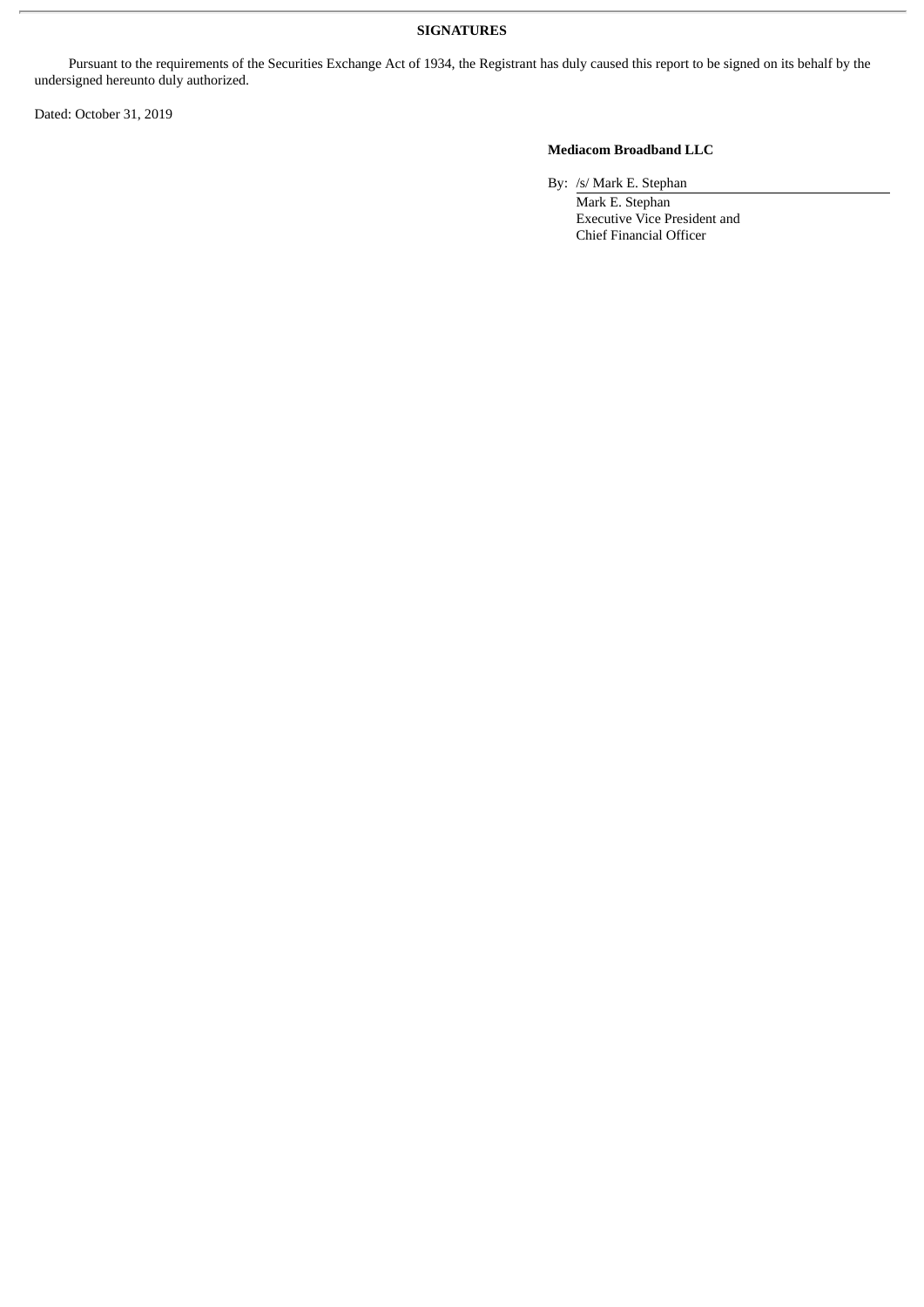<span id="page-3-0"></span>

#### For Immediate Release

# **Mediacom Broadband LLC Reports Results for Third Quarter 2019**

**Mediacom Park, NY – October 31, 2019** – MEDIACOM BROADBAND LLC, a wholly-owned subsidiary of Mediacom Communications Corporation, today reported unaudited financial and operating highlights for the three months ended September 30, 2019.

Mediacom Broadband LLC Results for Third Quarter 2019\*

- Revenues were \$284.5 million, reflecting a 2.9% increase from the prior year period
- Operating income was \$72.2 million, reflecting a 10.1% increase from the prior year period
- Adjusted operating income before depreciation and amortization ("Adjusted OIBDA") was \$109.9 million, reflecting an 7.2% increase from the prior year period
- Net cash flows provided by operating activities were \$106.2 million, compared to \$93.7 million in the prior year period
- Free cash flow of \$52.5 million, compared to \$42.8 million in the prior year period

## **About Mediacom**

Mediacom Communications Corporation is the 5th largest cable operator in the United States and the leading gigabit broadband provider to smaller markets primarily in the Midwest and Southeast. Through its fiber-rich network, Mediacom provides high-speed data, video and phone services to nearly 1.4 million households and businesses across 22 states. The company delivers scalable broadband solutions to commercial and public sector customers of all sizes through Mediacom Business, and sells advertising and production services under the OnMedia brand. More information about Mediacom is available at www.mediacomcable.com.

*Contacts: Investor Relations Media Relations* Jack P. Griffin Thomas J. Larsen Group Vice President, Corporate Finance (845) 443-2654 (845) 443-2754

Senior Vice President, Government and Public Relations

Adjusted OIBDA and free cash flow are defined under "Use of Non-GAAP Financial Measures" in Table 4 and are reconciled to operating income and net cash flows provided by operating activities, respectively, in Table 2.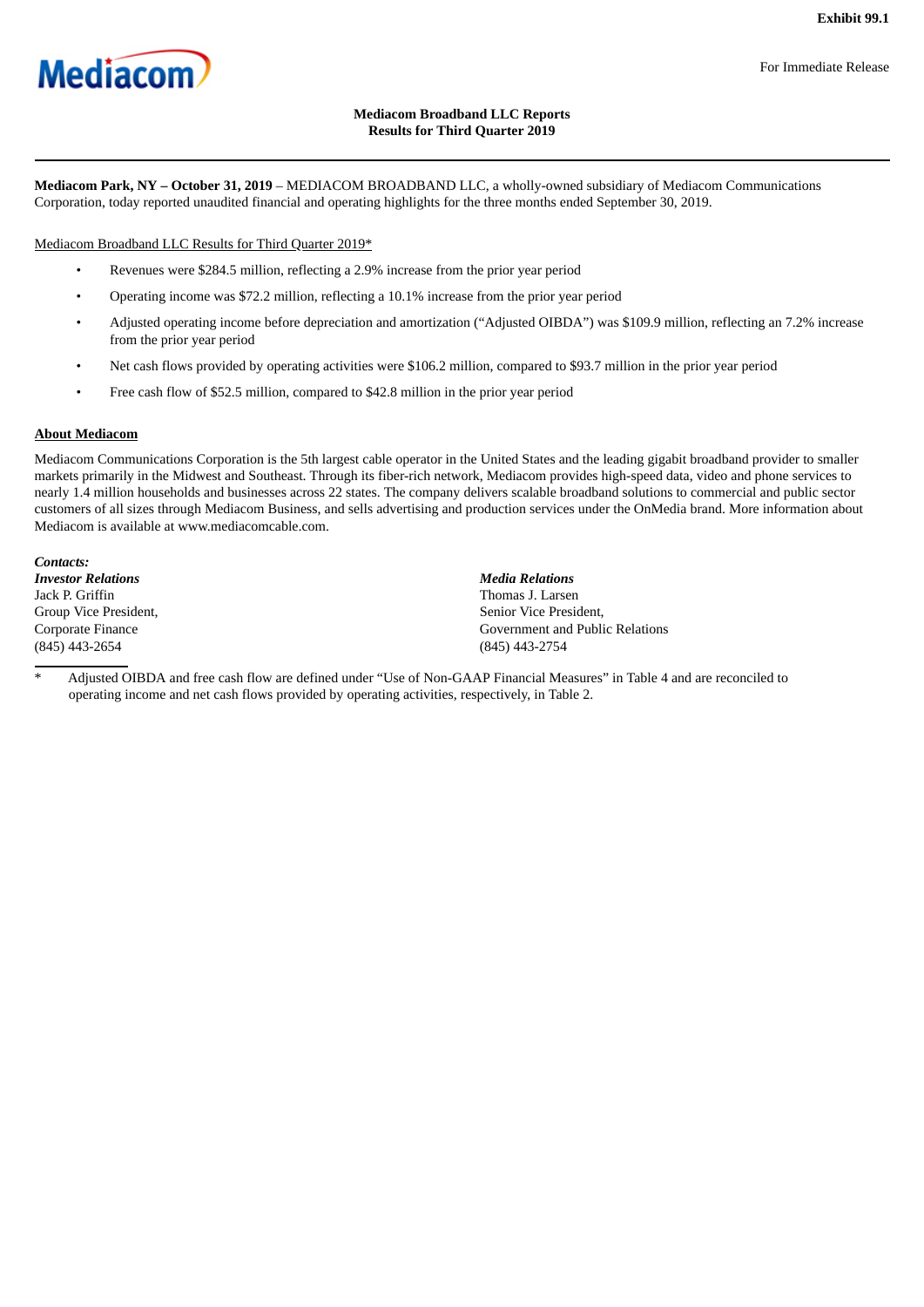#### **TABLE 1\* Mediacom Broadband LLC Selected Financial and Operating Data (Dollars in thousands, except per unit data) (Unaudited)**

| <b>Three Months Ended</b> |            |    |               |             |
|---------------------------|------------|----|---------------|-------------|
|                           | 2019       |    | 2018          | YoY% Change |
|                           | 115,238    | \$ | 102,834       | 12.1%       |
|                           | 99,538     |    | 104,679       | $(4.9\%)$   |
|                           | 16,150     |    | 15,540        | 3.9%        |
|                           | 43,878     |    | 41,951        | 4.6%        |
|                           | 9,706      |    | 11,390        | $(14.8\%)$  |
| \$                        | 284,510    | \$ | 276,394       | 2.9%        |
|                           | (116, 634) |    | (115,781)     | 0.7%        |
|                           | (51,257)   |    | (51,768)      | $(1.0\%)$   |
|                           | (6,900)    |    | (6,325)       | 9.1%        |
| \$                        | 109,719    | \$ | 102,520       | 7.0%        |
|                           | 204        |    |               |             |
| \$                        | 109,923    | \$ | 102,520       | $7.2\%$     |
|                           | (12, 919)  |    | (12,009)      | 7.6%        |
|                           | (39, 987)  |    | (43, 243)     | (7.5%)      |
|                           | (4,500)    |    | (4,500)       |             |
|                           | 52,517     |    | 42,768        | 22.8%       |
|                           |            |    |               |             |
|                           |            |    | September 30, |             |

Adjusted OIBDA margin (b) 38.6% 37.1%

|                                       | September 30, 2019 |           | September 30, 2018 | YoY% Change |
|---------------------------------------|--------------------|-----------|--------------------|-------------|
| <b>HSD</b> customers                  |                    | 726,000   | 694,000            | 4.6%        |
| Video customers                       |                    | 400,000   | 437,000            | $(8.5\%)$   |
| Phone customers                       |                    | 340,000   | 336,000            | 1.2%        |
| <b>Primary service units ("PSUs")</b> |                    | 1,466,000 | 1,467,000          | $(0.1\%)$   |
| <b>HSD</b> customer increases         |                    | 5,000     | 4,000              |             |
| Video customer declines               |                    | (12,000)  | (10,000)           |             |
| Phone customer (declines) increases   |                    | (1,000)   | 4,000              |             |
| <b>Quarterly PSU declines</b>         |                    | (8,000)   | (2,000)            |             |
| Customer relationships (c)            |                    | 757,000   | 756,000            | $0.1\%$     |
| Average total monthly revenue per:    |                    |           |                    |             |
| $PSU$ (d)                             | \$                 | 64.51     | \$<br>62.76        | 2.8%        |
| Customer relationship (e)             | \$                 | 125.03    | \$<br>121.79       | $2.7\%$     |

|                                          | <b>September 30, 2019</b> | September 30, 2018 |
|------------------------------------------|---------------------------|--------------------|
| Bank credit facility                     | 1,147,250                 | 1,060,750          |
| 51/ <sub>2</sub> % senior notes due 2021 | 50,000                    | 200,000            |
| Total debt (f)                           | 1,197,250                 | 1,260,750          |
|                                          |                           |                    |
| Total leverage ratio (g)                 | 2.72x                     | 3.07x              |
| Interest coverage ratio $(h)$            | 8.51x                     | 8.54x              |

See Table 2 for reconciliations of Adjusted OIBDA to operating income, cash interest expense to interest expense, net, and free cash flow to net cash flows from operating activities, and Table 4 for information regarding our use of non-GAAP measures. See Table 3 for details of capital expenditures. See footnotes on Page 5, which contain important disclosures regarding the definitions used for selected unaudited financial and operating data.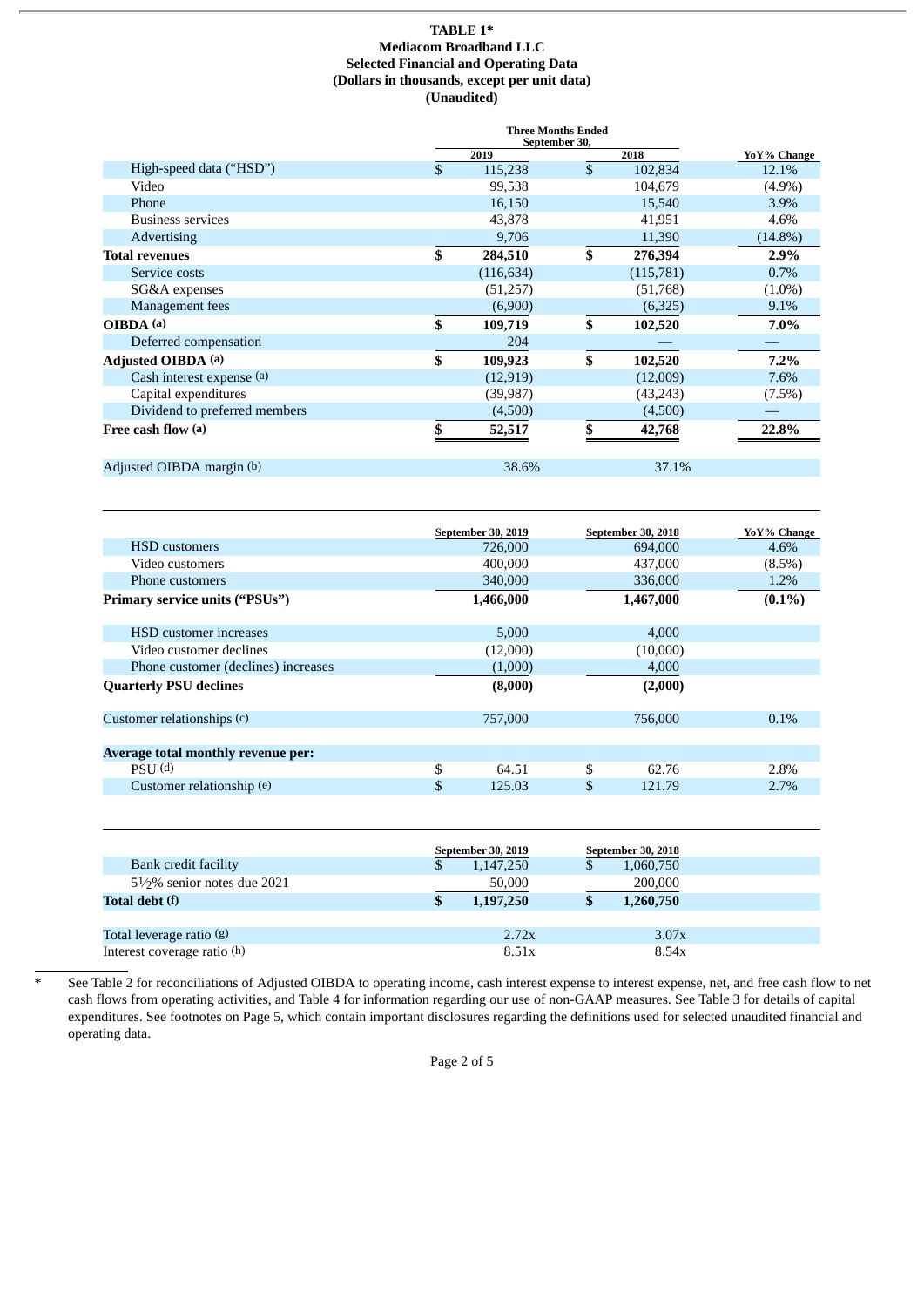#### **TABLE 2 Mediacom Broadband LLC Reconciliation of Non-GAAP Measures (Dollars in thousands) (Unaudited)**

|                                                 |           | <b>Three Months Ended</b><br>September 30, |  |
|-------------------------------------------------|-----------|--------------------------------------------|--|
|                                                 | 2019      | 2018                                       |  |
| Net cash flows provided by operating activities | \$106,183 | \$93,716                                   |  |
| Capital expenditures                            | (39,987)  | (43, 243)                                  |  |
| Dividend to preferred members                   | (4,500)   | (4,500)                                    |  |
| Other expense (income), net                     | 67        | (371)                                      |  |
| Changes in assets and liabilities, net          | (9,246)   | (2, 834)                                   |  |
| <b>Free cash flow</b>                           | \$52,517  | \$42,768                                   |  |
| <b>Operating income</b>                         | \$72,190  | \$65,587                                   |  |
| Depreciation and amortization                   | 37,529    | 36,933                                     |  |
| OIBDA (a)                                       | \$109,719 | \$102,520                                  |  |
| Deferred compensation                           | 204       |                                            |  |
| <b>Adjusted OIBDA (a)</b>                       | \$109,923 | \$102,520                                  |  |
| Interest expense, net                           | \$13,844  | \$13,039                                   |  |
| Amortization of deferred financing costs        | (925)     | (1,030)                                    |  |
| <b>Cash interest expense</b>                    | \$12,919  | \$12,009                                   |  |

## **TABLE 3 Mediacom Broadband LLC Capital Expenditures (Dollars in thousands) (Unaudited)**

|                                   |          | <b>Three Months Ended</b><br>September 30, |  |
|-----------------------------------|----------|--------------------------------------------|--|
|                                   | 2019     | 2018                                       |  |
| Customer premise equipment        | \$13,709 | \$22,981                                   |  |
| Enterprise networks               | 4.148    | 2,022                                      |  |
| Scalable infrastructure           | 4,660    | 4,369                                      |  |
| Line extensions                   | 4.934    | 3,569                                      |  |
| Upgrade / rebuild                 | 6.962    | 4,981                                      |  |
| Support capital                   | 5,574    | 5,321                                      |  |
| <b>Total capital expenditures</b> | \$39,987 | \$43,243                                   |  |

\* See footnotes on Page 5, which contain important disclosures regarding the definitions used for selected unaudited financial and operating data.

Page 3 of 5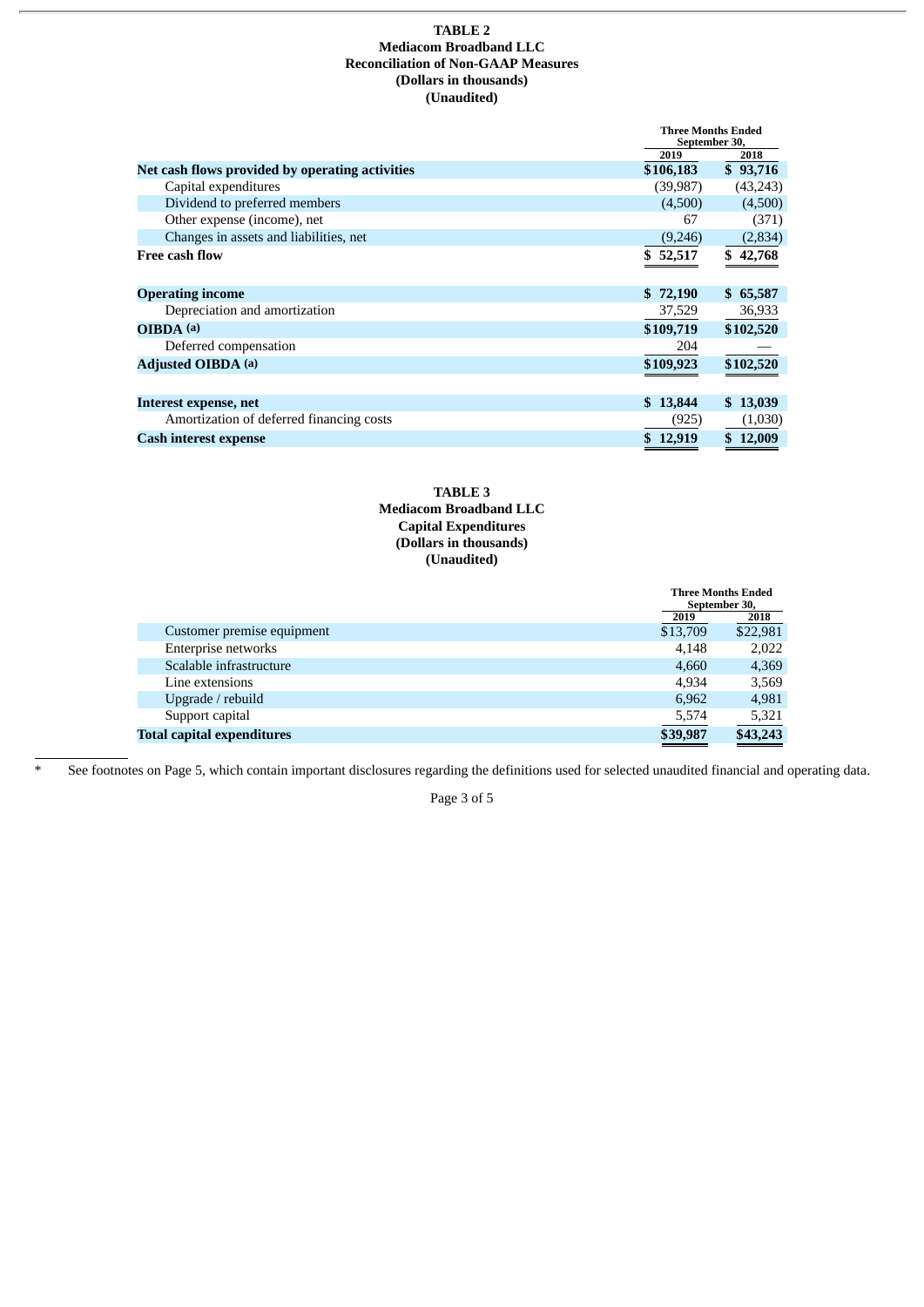#### **TABLE 4 Use of Non-GAAP Financial Measures**

"OIBDA,", "Adjusted OIBDA", "cash interest expense" and "free cash flow" are not financial measures calculated in accordance with generally accepted accounting principles ("GAAP") in the United States. We define OIBDA as operating income before depreciation and amortization and Adjusted OIBDA as OIBDA excluding deferred compensation. We define cash interest expense as interest expense, net, less amortization of deferred financing costs. We define free cash flow as Adjusted OIBDA less capital expenditures, cash interest expense and dividends to preferred members.

OIBDA and Adjusted OIBDA are some of the primary measures used by management to evaluate our performance and to forecast future results. We believe OIBDA and Adjusted OIBDA are useful for investors because it enables them to assess our performance in a manner similar to the methods used by management, and provide measures that can be used to analyze our value and evaluate our performance compared to other companies in the cable industry. A limitation of OIBDA and Adjusted OIBDA, however, is that it excludes depreciation and amortization, which represents the periodic costs of certain capitalized tangible and intangible assets used in generating revenues in our business. Management utilizes a separate process to budget, measure and evaluate capital expenditures. In addition, Adjusted OIBDA also has the limitation of not reflecting the effect of our deferred compensation. OIBDA and Adjusted OIBDA may not be comparable to similarly titled measures used by other companies, which may have different depreciation and amortization policies, and are key components in our covenant calculations.

Free cash flow is used by management to evaluate our ability to repay debt and facilitate the growth of our business with internally generated funds. A limitation of free cash flow, however, is that it may be affected by the timing of our capital spending. We believe free cash flow is useful for investors as it provides an additional measure that can be used to analyze our value and evaluate our performance compared to other companies in the cable industry. Free cash flow may not be comparable to similarly titled measures reported by other companies.

OIBDA, Adjusted OIBDA and free cash flow should not be regarded as alternatives to operating income or net income as indicators of operating performance, or to the statement of cash flows as measures of liquidity, nor should they be considered in isolation or as substitutes for financial measures prepared in accordance with GAAP. We believe that operating income is the most directly comparable GAAP financial measure to OIBDA and Adjusted OIBDA and that net cash flows provided by operating activities is the most directly comparable GAAP financial measure to free cash flow.

Cash interest expense excludes the amortization of financing costs which were paid upon the financing of the relevant debt. We believe cash interest expense is useful for investors because it enables them to assess our cost of debt for the current period without including the amortization of financing costs that were previously paid. We believe interest expense, net, is the most directly comparable GAAP financial measure to cash interest expense.

For reconciliations of OIBDA, Adjusted OIBDA, cash interest expense and free cash flow to their most directly comparable GAAP financial measures, see Table 2.

Page 4 of 5